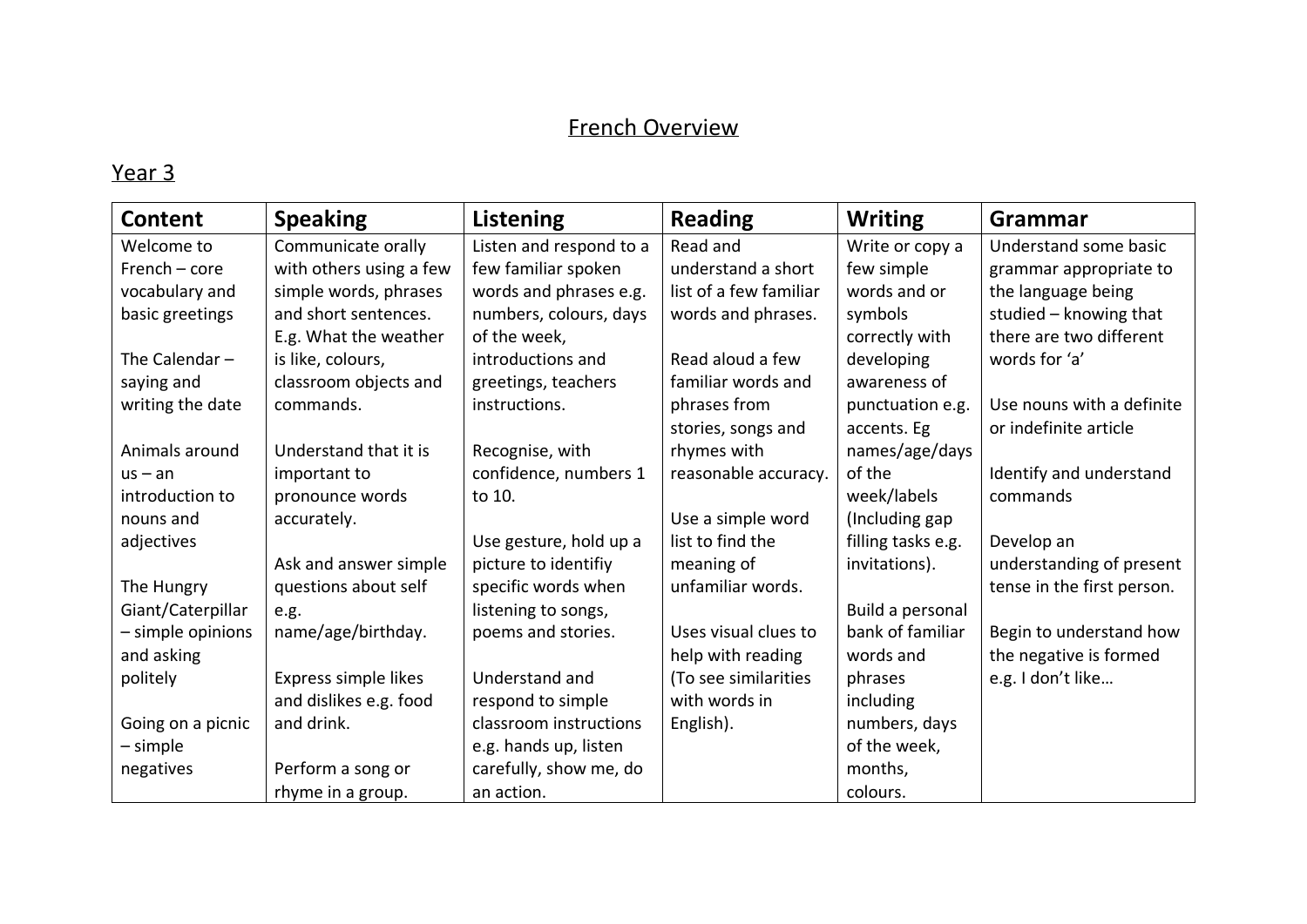| Content                  | <b>Speaking</b>             | Listening             | <b>Reading</b>      | <b>Writing</b>         | Grammar                     |
|--------------------------|-----------------------------|-----------------------|---------------------|------------------------|-----------------------------|
| Welcome to school -      | Communicate orally          | Listen for specific   | Read and            | Write 3-5 simple       | Recognise that nouns        |
| introduction of high     | using several simple        | phonemes, words       | understand          | sentences using        | have a gender which is      |
| frequency verb           | phrases.                    | and phrases in        | familiar written    | a word bank.           | signposted by the           |
| 'avoir'.                 |                             | songs, stories and    | words, phrases and  |                        | definite/indefinite article |
|                          | Ask and answer a wider      | rhymes.               | short texts made of | Write short            | and can match familiar      |
| My local area $-$        | range of question           |                       | simple sentences.   | descriptions           | nouns e.g. fruits and       |
| following instructions   | forms e.g. time, date,      | Understand and use    |                     | with models to         | vegetables.                 |
| and giving directions.   | food, hobbies.              | higher numbers (up    | Begin to find out   | support e.g.           |                             |
|                          |                             | to 31) and begin to   | key information     | describe an            | Start to recognise that     |
| Alien faces and alien    | Express a simple            | recognise multiples   | from a simple text. | alien face.            | most nouns have a plural    |
| bodies $-$ using a       | opinion e.g. I              | of 10 up to 100.      |                     |                        | form which can change       |
| present tense verb in    | love/like/dislike/hate.     |                       | Look for clues to   | <b>Experiment with</b> | how it is pronounced and    |
| 1st, 2nd and 3rd person. |                             | Listen to up to three | find out the        | writing new            | spelt.                      |
| Using numbers,           | <b>Explore the patterns</b> | simple sentences      | meaning of new      | words.                 |                             |
| colours and size         | and sounds of language      | using familiar        | words.              |                        | Know that most              |
| adjectives to describe.  | to help develop             | vocabulary and        |                     |                        | adjectives come after the   |
|                          | accurate pronunciation      | answers questions     | Use a               |                        | noun.                       |
| In the jungle $-$ using  | and intonation.             | e.g. How old is       | glossary/simple     |                        |                             |
| previously learned       |                             | Nicole?               | dictionary to find  |                        | Show understanding of       |
| grammar rules to         | Recite a few lines from     |                       | out the meaning of  |                        | 1st, 2nd and 3rd person in  |
| describe a new           | a story, poem or song       | Respond to a wider    | unfamiliar words.   |                        | present tense.              |
| animal.                  | with good                   | range of classroom    |                     |                        |                             |
|                          | pronunciation.              | instructions.         |                     |                        | Begin to use possessive     |
| Summer time - giving     |                             |                       |                     |                        | pronouns and                |
| opinions and asking      | Give simple instructions    |                       |                     |                        | understands how they        |
| politely for an item in  | and directions.             |                       |                     |                        | change according to the     |
| a role play scenario.    |                             |                       |                     |                        | gender of the noun.         |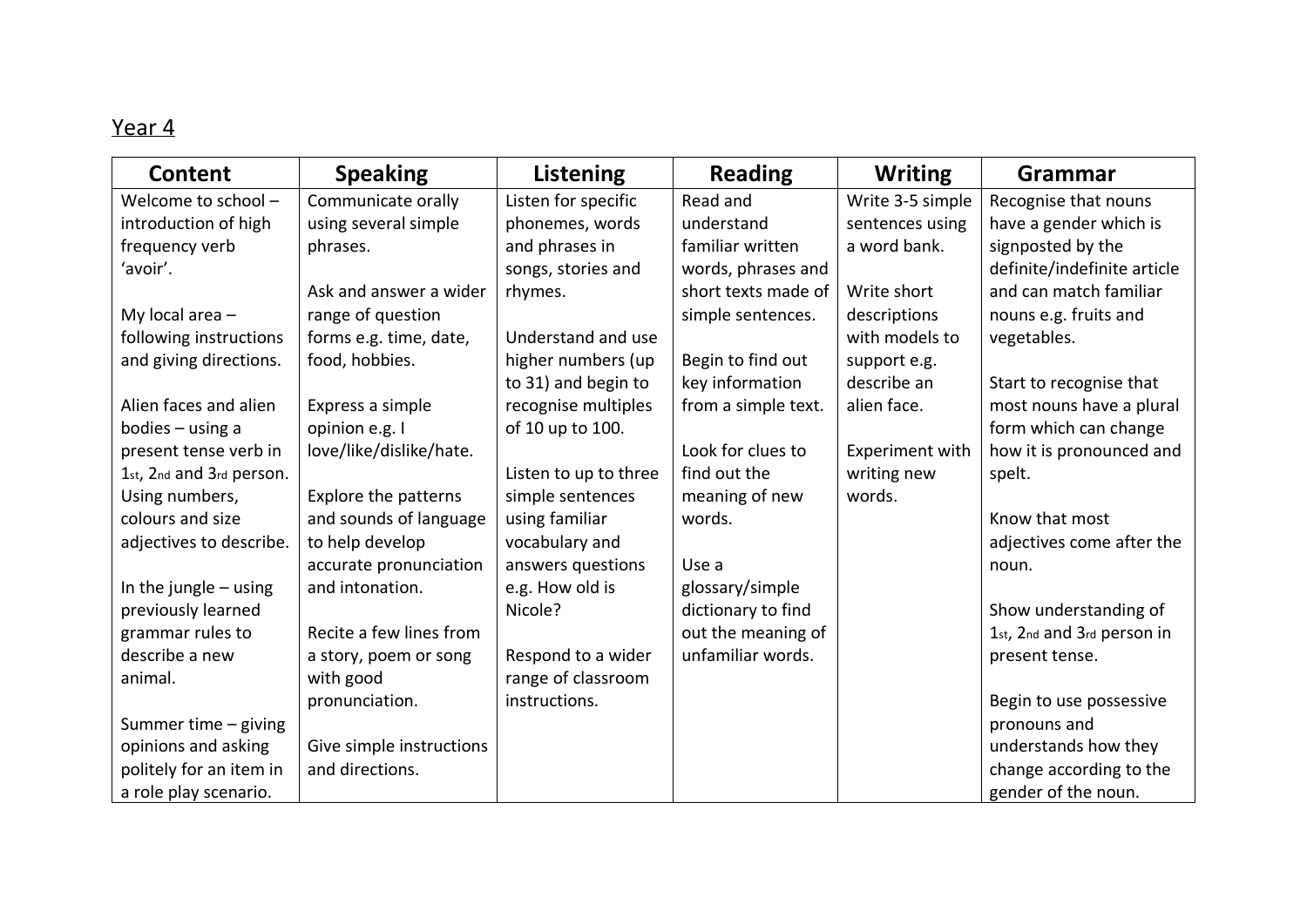| <b>Content</b>             | <b>Speaking</b>             | Listening          | <b>Reading</b>     | <b>Writing</b>    | Grammar                   |
|----------------------------|-----------------------------|--------------------|--------------------|-------------------|---------------------------|
| My school, my subjects $-$ | Communicate orally          | Listen attentively | Read a variety     | Write simple      | Begin to use 3-5 familiar |
| asking for and giving      | using a range of            | and understand     | of short simple    | sentences and     | adjectives correctly in   |
| opinions, using            | sentences.                  | more complex       | texts in different | short texts using | terms of word order and   |
| conjunctions.              |                             | phrases and        | formats e.g.       | a model.          | endings (e.g. size and    |
|                            | Hold simple                 | sentences.         | stories, poems,    |                   | colour)                   |
| Christmas in the city $-$  | conversations on themes     |                    | non-fiction,       | Use simple        |                           |
| describing a place and     | they have been learning     | Note the main      | emails etc which   | conjunctions      | Identify personal         |
| performing a role play.    | about.                      | points after       | contain both       | such as and,      | pronouns-                 |
|                            |                             | listening to a     | familiar and       | but, because to   | I/you/he/she/we/they      |
| At the market $-$ using    | Seek help and               | short              | new vocabulary.    | form more         |                           |
| numbers in context, use    | clarification, e.g. for the | recording/video.   |                    | complex and       | Conjugates one regular    |
|                            | meaning of a word.          |                    | Understand the     | interesting       | and one irregular verb    |
| transactional language in  |                             | Understand and     | main points of a   | sentences.        | e.g. to eat, to play, to  |
| a role play scenario.      | Use simple conjunctions     | use numbers        | text after         |                   | have, to be.              |
|                            | to build more complex       | from 30 to 70.     | reading.           | Use a dictionary  |                           |
| Clothes $-$ conjugate a    | sentences.                  |                    |                    | to check the      |                           |
| regular verb. Use          |                             | Follow             | Find out the       | spelling of       |                           |
| adjectives to describe     | Perform a role play or      | instructions and   | meaning of an      | words.            |                           |
| clothing.                  | recite a short poem with    | directions e.g. a  | unfamiliar word    |                   |                           |
|                            | confidence and with         | recipe             | using a range of   |                   |                           |
| Seaside - use the pronoun  | accurate pronunciation      |                    | sources or         |                   |                           |
| 'on' to talk about what    | and intonation.             |                    | strategies.        |                   |                           |
| you can do at the seaside. |                             |                    |                    |                   |                           |
| Deliver a short spoken     |                             |                    |                    |                   |                           |
| presentation.              |                             |                    |                    |                   |                           |